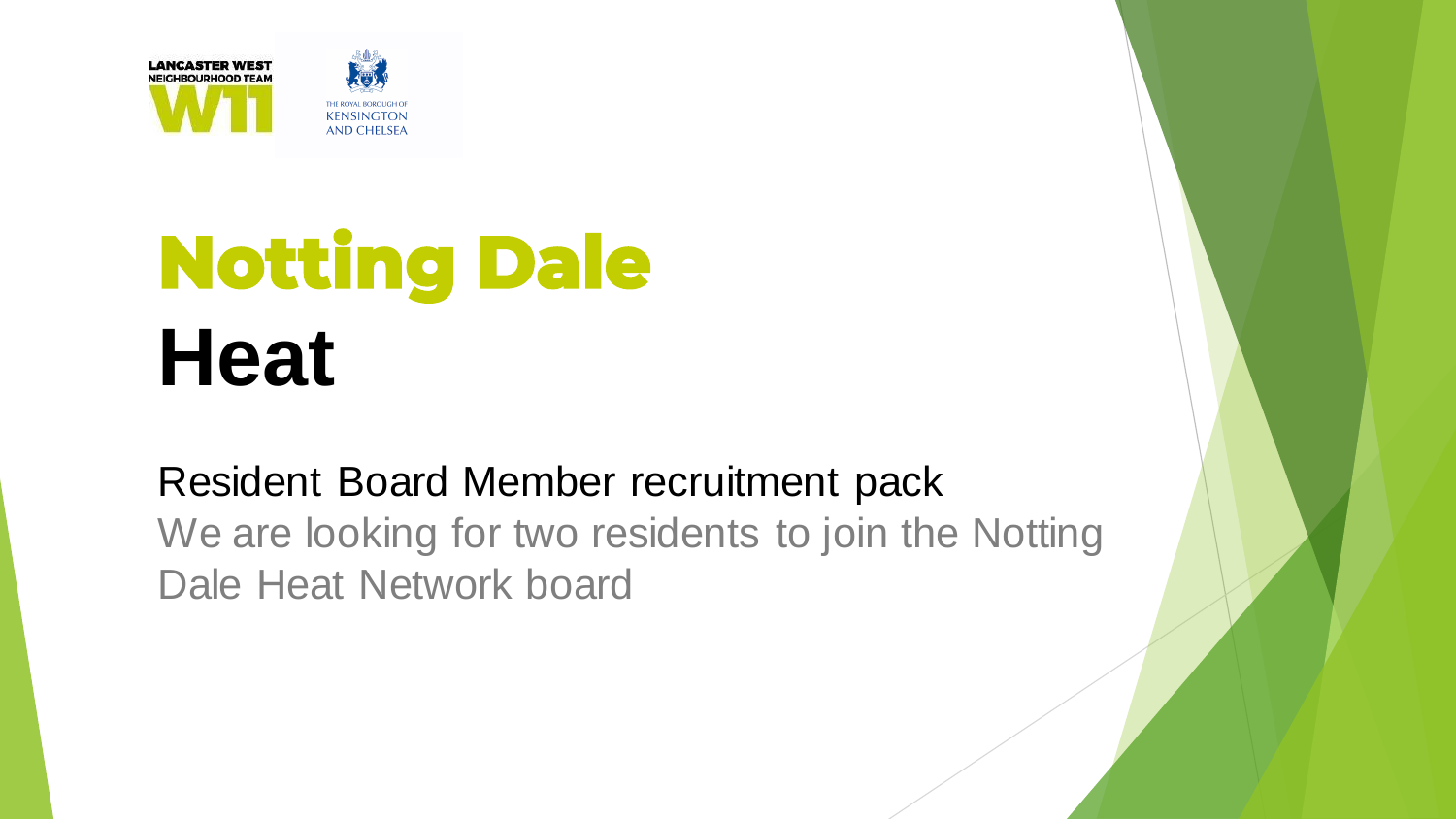



## **Contents**



#### 1.

Welcome from James **Caspell** 



4.

The role of Resident Board Member



#### 2.

About the Notting Dale Heat Network – an overview



5. Who can apply?



#### 3.

About us, Notting Dale Heat



6. How to apply

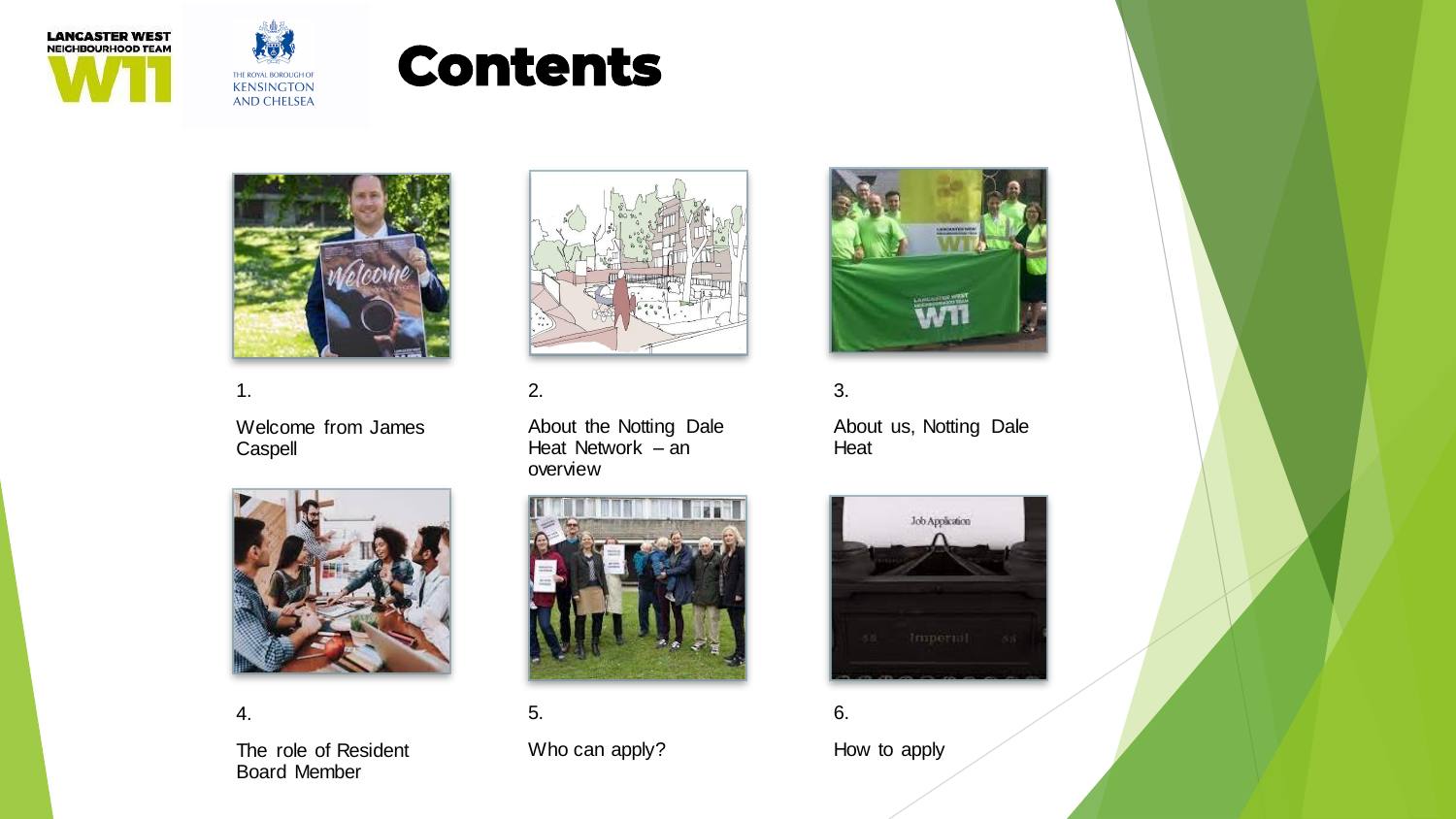

## **1. Welcome from James Caspell, Director of Lancaster West Neighbourhood Team**



Dear industry expert,

Thank you for your interest in becoming a Non-Executive Director of 'Notting Dale Heat.' Notting Dale Heat network is an exciting project with a vision to deliver a nationally significant model heat network. It is being developed with residents, will be zero-carbon from 'Heat On' in 2024 and is part of an energy retrofit across Lancaster West Estate.

In the wake of the Grenfell Tower tragedy on 14 June 2017, the Lancaster West Neighbourhood Team was formed to work in partnership with residents to recover from an unprecedented disaster in which 72 people lost their lives, over 370 residents lost their homes, and thousands more were traumatised.

A commitment was made to deliver a resident-led refurbishment which transforms Lancaster West into a 21st century model estate. The Notting Dale Heat Network now provides a once in a generation opportunity to put a green recovery at the heart of a Grenfell recovery.

Kensington and Council incorporated 'Notting Dale Heat' in January 2022. This local energy company will design, build, operate and maintain the Notting Dale Heat Network, and is 100% owned by the Council. A Cross Borough Energy Masterplan with the neighbouring borough of Hammersmith and Fulham, will prioritise future expansion opportunities in both boroughs. Running a local energy company is not core business for the Council. We are recruiting two industry experts to join the company Board. This is to constructively challenge an experienced heat network team, provide lessons learned from elsewhere and ensure an excellent customer experience.

It's our pleasure to introduce this role and as an inclusive employer, would like to welcome all qualified persons apply. Please see the information in Section 6 on 'How to apply.'

Jones 2000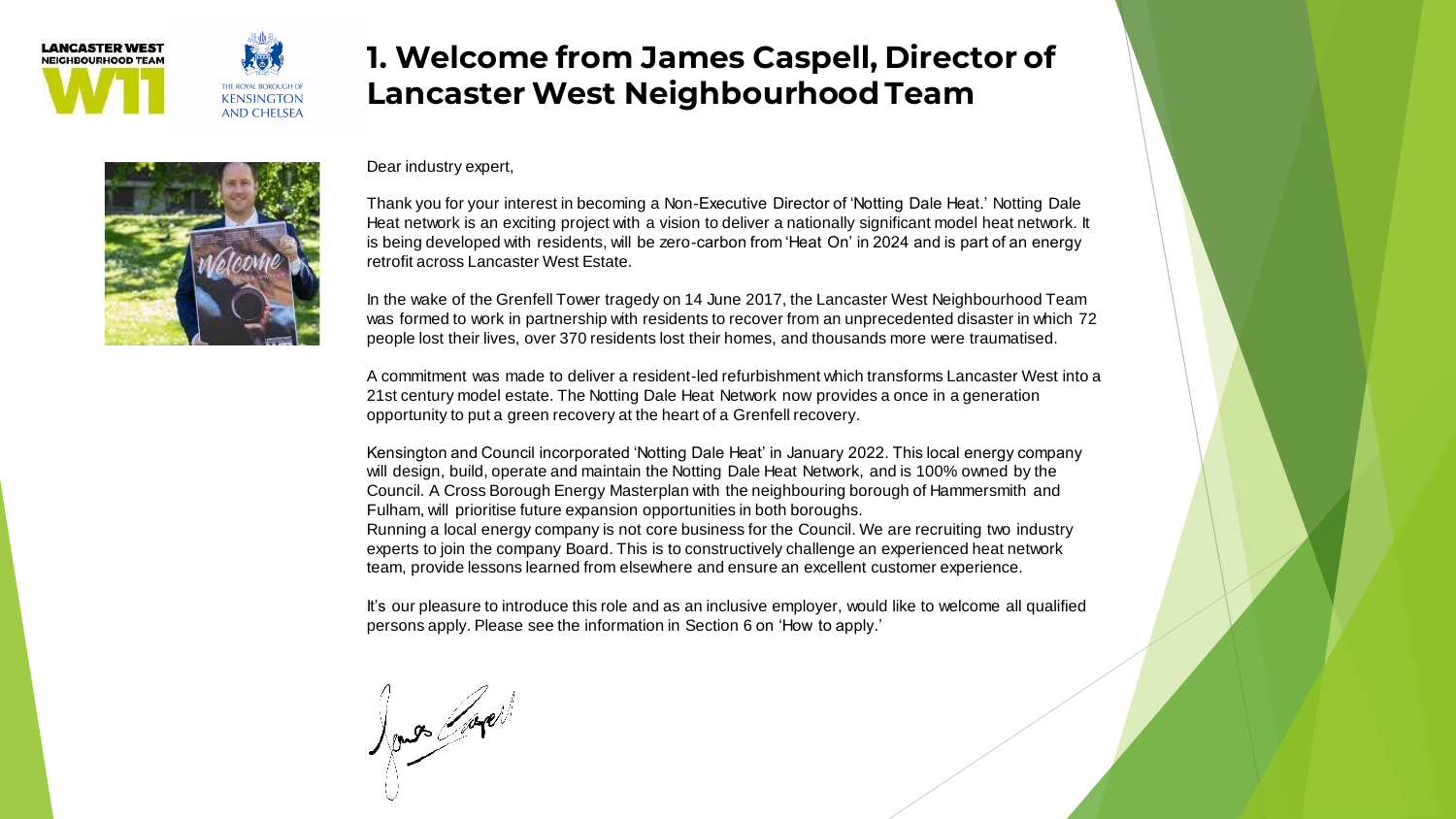



## **2. About the Notting Dale Heat Network – an overview**

#### **Our vision for the Notting Dale Heat Network**

Our vision for the network is to:

- Deliver a nationally significant model of a heat network; and
- Be a zero-carbon heat network that will put residents first, rely solely on renewable heat sources, and provide relatively more affordable heating and hot water while tackling fuel poverty.

#### **Why we are different**

- We actively involve residents in decision-making for the heat network.
- We aim to make sure that heating is reliable, green and affordable for residents.
- We're committed to delivering zero-carbon heating by 2030.
- We've co-designed a Resident Price Promise with residents.

#### **Lancaster West Estate**

Lancaster West is set to become the heart of London's largest 'econeighbourhood', and a model for social housing in the 21st Century. Following a refurbishment programme, the estate will be the first in Kensington and Chelsea to be carbon-neutral. The heat network will be delivered as part of the refurbishment programme.

#### **Why we need residents on the board**

Having residents on our board makes sure that customers' opinions influence key decisions relating to the heat network. We have created the role of Resident Board Member in response to suggestions made while the heat network was being designed.

#### **How the heat network will work**

Notting Dale Heat, will design, build, operate and manage the equipment and pipes up to each building. The council will still be responsible for maintaining the pipes in each home and within the buildings, as they are now.

We will bill the council, who will then bill individual households. Residents will pay their heating bills to the council. The council will also provide the customer service to residents.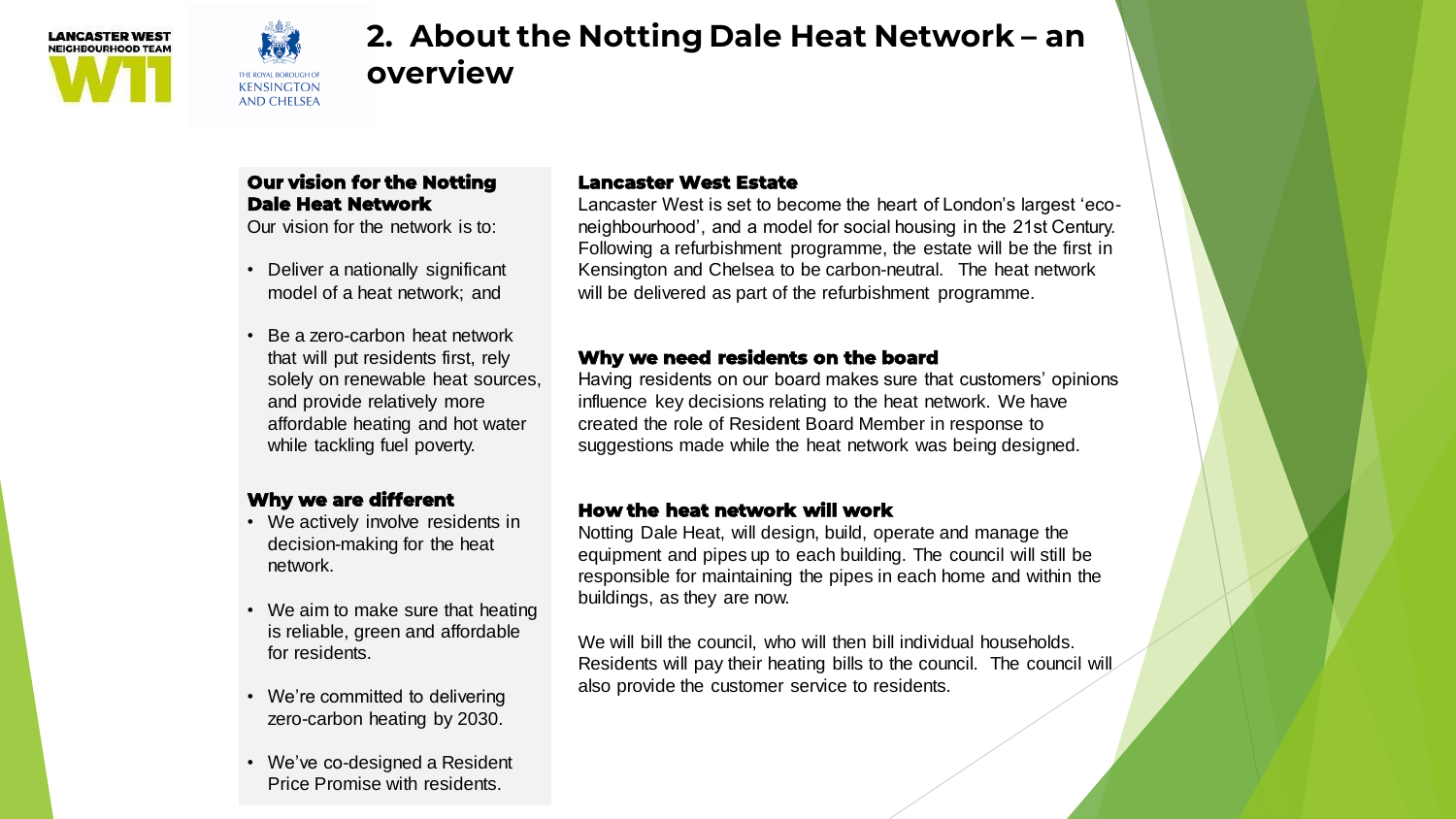



## **3. About us**

#### **Frequently Asked Questions**

We were set up in January 2022 to design, build, operate and maintain the Notting Dale Heat Network. Notting Dale Heat is 100% owned by the Kensington and Chelsea Council.

|   | Question                                                      | Answer                                                                                                                                                                                                                                                                                                                                                                                                                                   |
|---|---------------------------------------------------------------|------------------------------------------------------------------------------------------------------------------------------------------------------------------------------------------------------------------------------------------------------------------------------------------------------------------------------------------------------------------------------------------------------------------------------------------|
| 1 | Why was a<br>company set up to<br>manage the heat<br>network? | Our company has a separate budget to the council, so we can better plan our<br>$\bullet$<br>costs.<br>By specialising in heat network management, we work with expert heat-<br>$\bullet$<br>network professionals.<br>Being a company enables us to expand beyond the Lancaster West estate to<br>$\bullet$<br>improve the heat network's efficiency, maintain excellent customer service and<br>secure long-term pricing for residents. |
| 2 | Why have you<br>been set up now?                              | We were set up to meet the conditions of the £1.1 million Heat Network<br>Investment Project (HNIP) grant we received from the UK Government – meaning<br>greener and more affordable heating and hot water for residents. The first board<br>meeting was held in February 2022.                                                                                                                                                         |
| 3 | Who attended the<br>first board<br>meeting?                   | • Two board members from the council<br>• James Caspell (Project Sponsor)<br>Jeff Laidler (Heat Network Programme Manager)<br>$\bullet$<br>Lancaster West Neighbourhood Team staff members, as observers<br>$\bullet$<br>Bevan Brittan, as legal advisors<br>$\bullet$                                                                                                                                                                   |
| 4 | What happens in<br>spring and<br>summer 2022?                 | • We will recruit two Resident Board Members<br>• We will recruit two industry experts to the board<br>• The first 'full' board meeting will be held                                                                                                                                                                                                                                                                                     |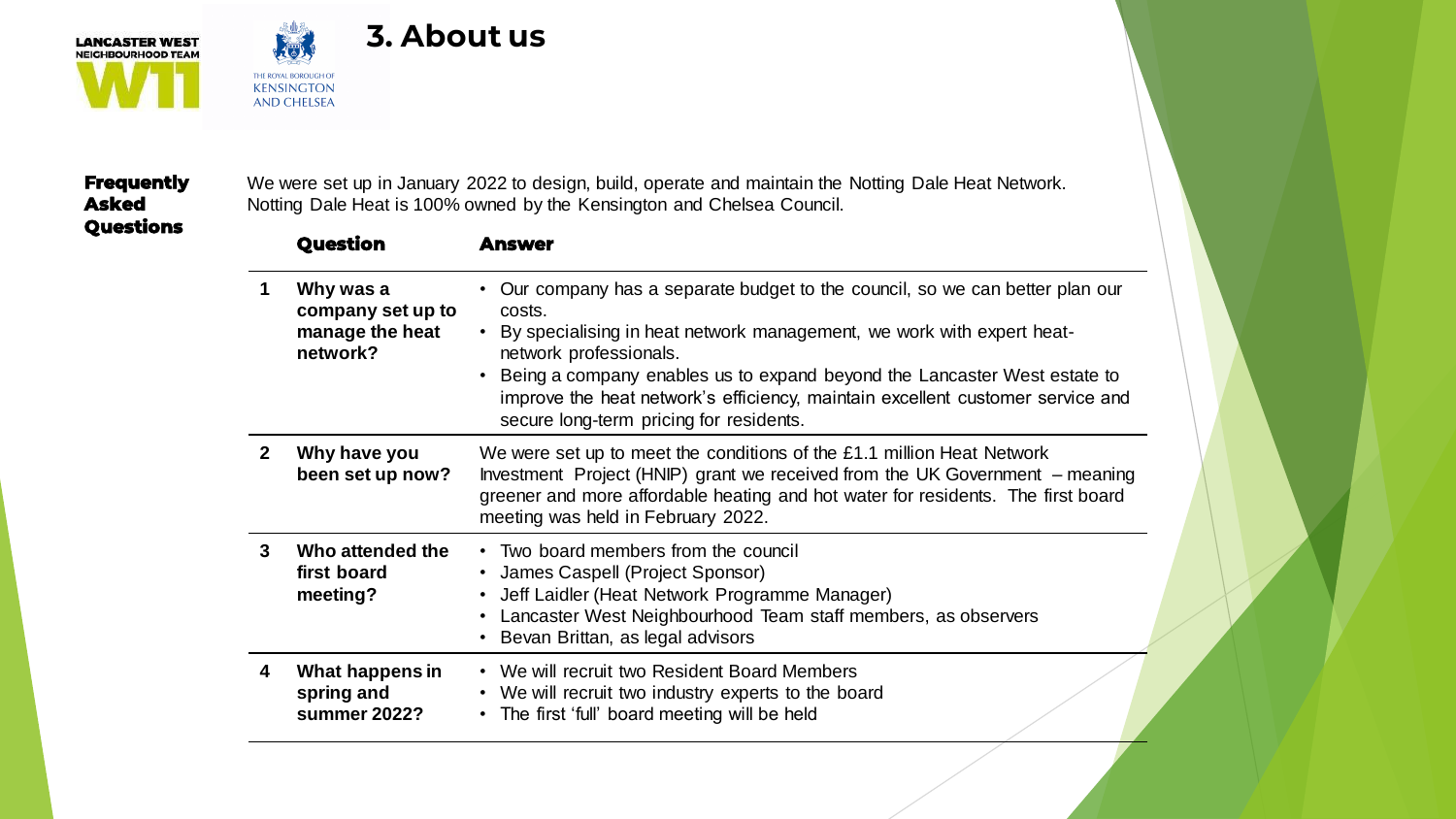



THE ROYAL BOROUGH OF **KENSINGTON AND CHELSEA** 

#### **What's the structure of the board and who runs the company on a daily basis?**

The board is our governing body. It's responsible for decision-making and planning the long-term management of the heat network.

The Managing Director of Notting Dale Heat will be responsible for running the network on a day-to-day basis, and for giving board members information about the performance of the network.

#### **What's the Shareholder Committee?**

The Shareholder Committee will oversee our spending and our role to make sure that public money is being spent appropriately.

Councillors with relevant portfolios and experience will be appointed to the committee.

#### **Council's Leadership Team**

#### **Shareholder Committee**

Councillors to be confirmed following May 2022 local elections.

#### **Local Energy Company Board**

#### **Non-Executive Directors**

Two Council Board Members

- Terry Oliver, Director of Cleaner Greener and Cultural Services, Kensington and Chelsea Council
- Liam McCusker, Head of Finance (Resources), Kensington and Chelsea Council

Two Resident Board Members - To be recruited Two Industry Directors - To be recruited

#### **Executive Director**

Managing Director: to be recruited

#### **Advisors**

Strategic Advisor and Project Sponsor: James Caspell, Neighbourhood Director, Lancaster West Financial Advisor: Tina Buchanan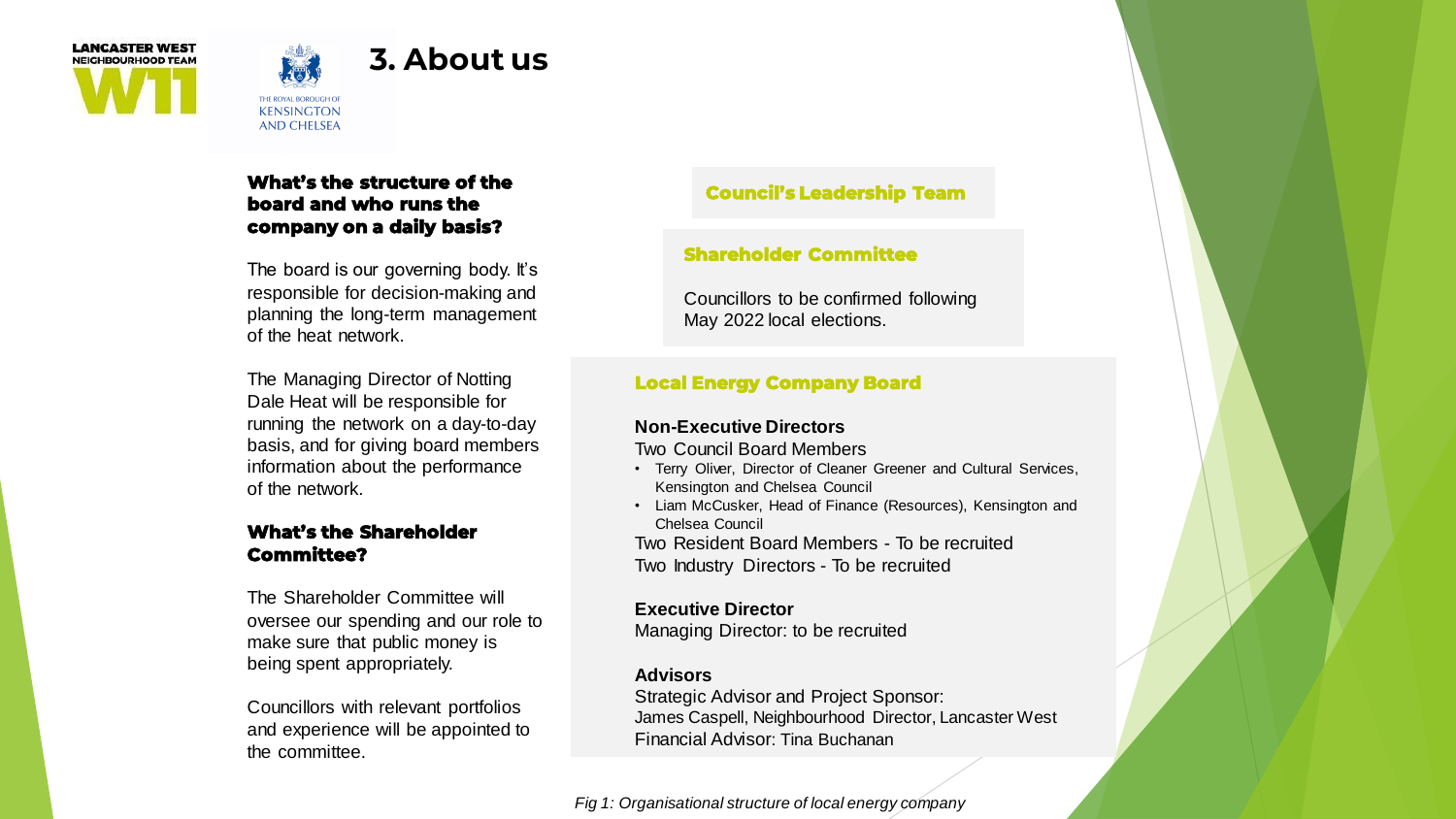



**KENSINGTON** AND CHELSEA

## **4. The role of Resident Board Member**

#### **The opportunity:**

- We involve residents in decision-making across Lancaster West, and you'll have a unique opportunity to give us your views, to help make sure the heat network delivers excellent customer service and is viable as a business.
- You'll be offered a variety of learning opportunities throughout your time on the board. This will include face-to-face and virtual learning sessions to increase and improve your professional skills and develop your career.

#### **Our ideal candidate is someone who:**

- has a keen interest in the heat network and making sure it delivers excellent customer service and is viable as a business
- can think critically and strategically, bringing forward ideas to further improve the heat network
- is committed to excellent customer service, teamwork and integrity, and is willing to challenge decisions in a constructive way; and
- has excellent communication skills and a track record of working well in a team.

#### **You will need to commit to the following.**

- Serving a three-year term, with the option of serving for an extra three years.
- Attending at least four board meetings every year (each lasting no more than two hours) and reading the board packs ahead of each meeting.
- Performing a few one-off tasks, such as testing the heat network team's approach to resident engagement. These tasks are likely to require a total of just a few days each year.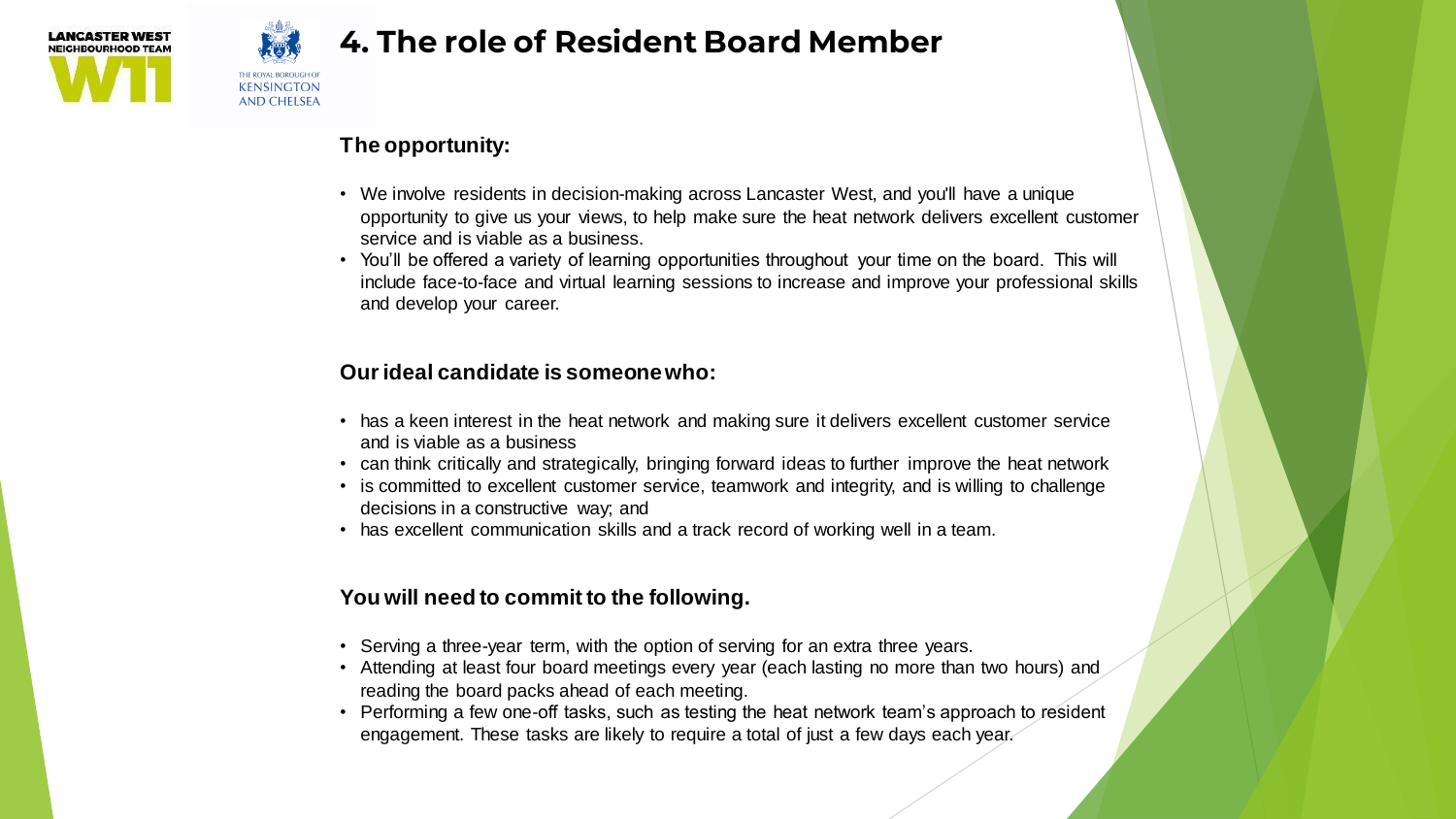

## **5. Who can apply?**



**KENSINGTON AND CHELSEA** 

> We're looking to be as inclusive as possible.We welcome applications from all interested people. We will have diverse recruitment panels, trained in inclusive recruitment and unconscious bias to ensure that we recruit board members who reflect the community we serve.

We are committed to hosting the board meetings locally and liaising with the Resident Board Members so we can time meetings around any other commitments they may have.

#### **Our ideal Resident Board Member will meet the following criteria:**

- 
- 



- Lives on the estate in any of the following homes on the Lancaster West Estate.
	- Barandon Walk • Bomore Road

Apartments • Camborne Mews

- Clarendon Walk
- Hurstway Walk
	- Morland House
- Talbot Grove House
- Camelford Walk
- Camelford Court
- Talbot Walk
- Is a tenant, resident leaseholder or resident freeholder who could potentially connect to the new heat network once it's built and goes live in 2024.
- Is aged 16 or older. (There is no upper age limit.)
- Speaks and writes English to a good standard.

**A note on the role**: this is not an elected role. The primary duty of all board directors is to Notting Dale Heat. You would be on the board as a potential customer of the heat network, working with the other Resident Board Member to make sure we provide excellent customer service.

- Testerton Walk
- Treadgold House
- Verity Close